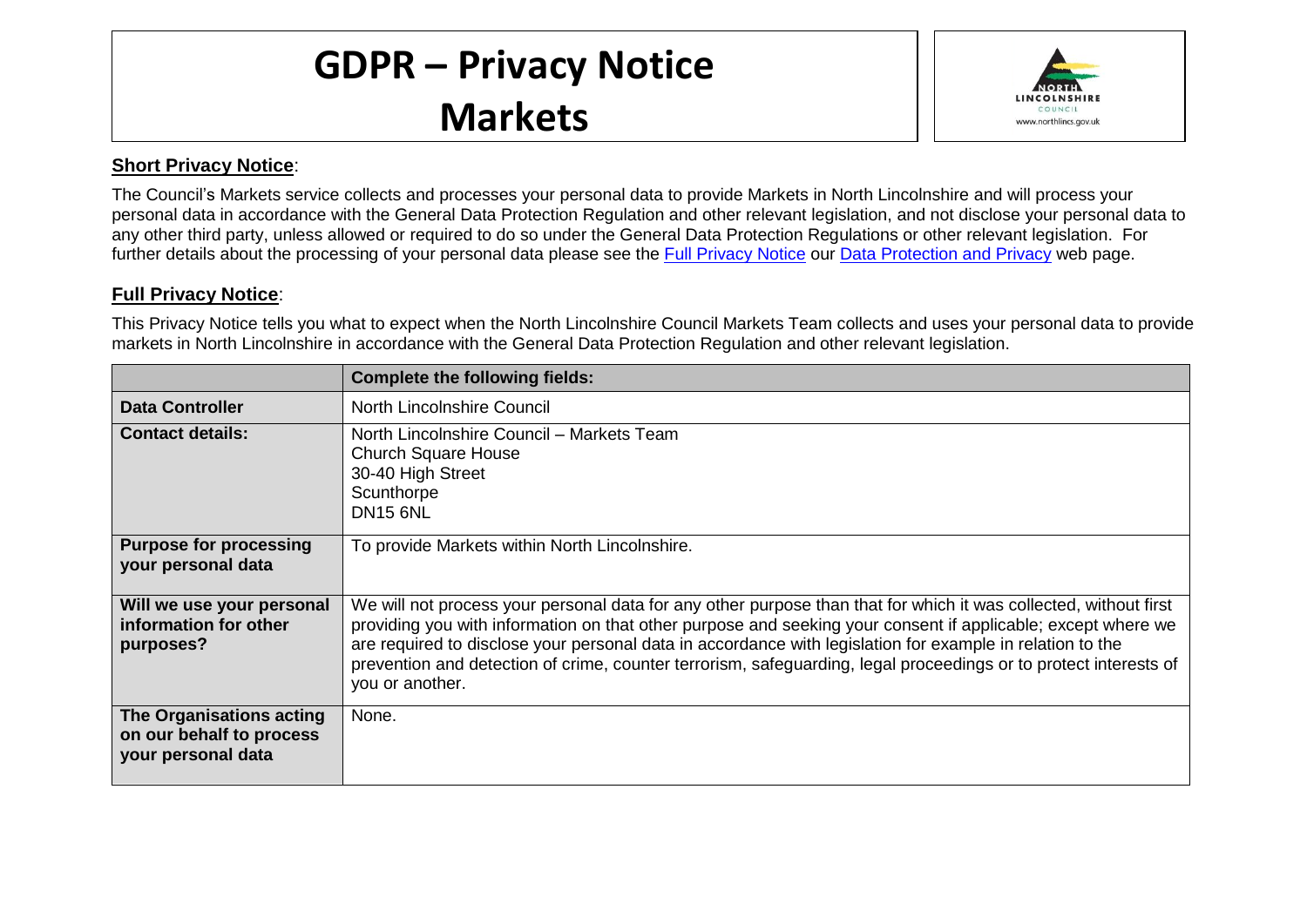| The fair and lawful basis<br>for processing your<br>personal data                    | Personal Information: To meet our legal duties (Article 6 1 c) and for the performance of a task carried out in<br>the public interest or in the exercise of official authority vested in the controller (Article $61e$ ).                                                                                                                                                                                                                     |
|--------------------------------------------------------------------------------------|------------------------------------------------------------------------------------------------------------------------------------------------------------------------------------------------------------------------------------------------------------------------------------------------------------------------------------------------------------------------------------------------------------------------------------------------|
|                                                                                      | The main law statutes for the provision of Markets are:-                                                                                                                                                                                                                                                                                                                                                                                       |
|                                                                                      | 1989 Food Act - Part 3<br><b>COSHH Regulations</b>                                                                                                                                                                                                                                                                                                                                                                                             |
|                                                                                      | Personal Information: For the performance of a contract to which the data subject is party or in order to take<br>steps at the request of the data subject prior to entering into a contract (Article 6 1 b.)                                                                                                                                                                                                                                  |
|                                                                                      | This covers processing of personal data for contracts between the council and Market Traders.                                                                                                                                                                                                                                                                                                                                                  |
|                                                                                      | Personal Information: The data subject has given consent to the processing of his or her personal data<br>(Article 6 1 a) or for the purposes of legitimate interests pursued by the controller (Article 6 1 f).                                                                                                                                                                                                                               |
|                                                                                      | For direct marketing about the Market to customers and businesses.                                                                                                                                                                                                                                                                                                                                                                             |
| Are you required to<br>provide the Council with<br>your personal data                | You are required to provide the minimum personal data necessary for us to manage you as a Trader with a<br>North Lincolnshire Market or to manage other Market related activities we are required to carry out or to<br>manage your interaction with us as a Customer. Failure to provide the minimum necessary personal data we<br>require could prevent us working with you or could restrict our ability to carry out our statutory duties. |
| Does the processing<br>involve automated<br>decision-making,<br>including profiling? | <b>No</b>                                                                                                                                                                                                                                                                                                                                                                                                                                      |
| Can you withdraw your<br>consent for processing?                                     | Yes, but only where we are not relying on the lawful basis of consent to process your personal information.                                                                                                                                                                                                                                                                                                                                    |
| Who we will share your<br>personal data with                                         | Data Subject (Trader or their employees or Customers);<br>1.<br>2. Law enforcement agencies and bodies;<br><b>Courts and Tribunals;</b><br>3.<br>Legal representatives;<br>5. DWP, and                                                                                                                                                                                                                                                         |